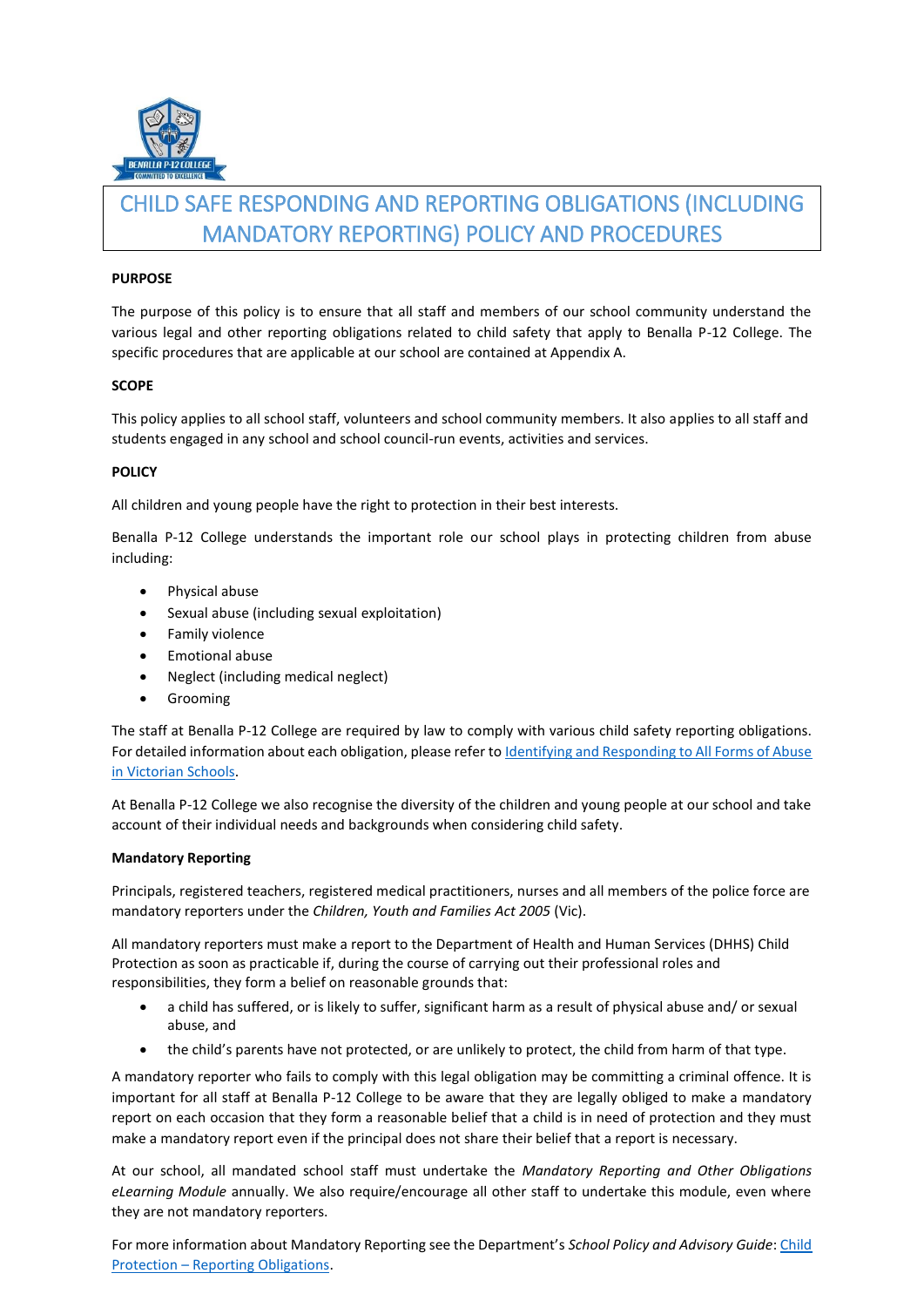# **Child in need of protection**

Any person can make a report to DHHS Child Protection (131 278 – 24 hour service) if they believe on reasonable grounds that a child is in need of protection.

The policy of the Department of Education and Training (DET) requires **all staff** who form a reasonable belief that a child is in need of protection to report their concerns to DHHS or Victoria Police, and discuss their concerns with the school leadership team.

For more information about making a report to DHHS Child Protection, see the Department's *School Policy and Advisory Guide*[: Child Protection](http://www.education.vic.gov.au/school/principals/spag/safety/Pages/childprotectreporting.aspx) – Making a Report an[d Four Critical Actions for Schools: Responding to](https://www.education.vic.gov.au/Documents/about/programs/health/protect/FourCriticalActions_ChildAbuse.pdf)  [Incidents, Disclosures and Suspicions of Child Abuse.](https://www.education.vic.gov.au/Documents/about/programs/health/protect/FourCriticalActions_ChildAbuse.pdf)

At Benalla P-12 College we also encourage all staff to make a referral to Child FIRST when they have significant concern for a child's wellbeing. For more information about making a referral to Child FIRST see the School Policy and Advisory Guide: Child Protection – [Reporting Obligations.](https://www.education.vic.gov.au/school/principals/spag/safety/Pages/childprotectobligation.aspx)

## **Reportable Conduct**

Our school must notify the Department's Employee Conduct Branch (9637 2594) if we become aware of an allegation of 'reportable conduct'.

There is an allegation of reportable conduct where a person has formed a reasonable belief that there has been:

- a sexual offence (even prior to criminal proceedings commencing), sexual misconduct or physical violence committed against, with or in the presence of a child;
- behaviour causing significant emotional or physical harm to a child;
- significant neglect of a child; or
- misconduct involving any of the above.

The Department, through the Employee Conduct Branch, has a legal obligation to inform the Commission for Children and Young People when an allegation of reportable conduct is made.

Our principal must notify the Department's Employee Conduct Branch of any reportable conduct allegations involving current or former teachers, contractors, volunteers (including parents), allied health staff and school council employees.

If school staff become aware of reportable conduct by any person in the above positions, they should notify the school principal immediately. If the allegation relates to the principal, they should notify the Regional Director.

For more information about Reportable Conduct see the Department's *School Policy and Advisory Guide*: [Reportable Conduct Scheme.](http://www.education.vic.gov.au/school/principals/spag/safety/Pages/reportableconductscheme.aspx) 

#### **Failure to disclose offence**

Reporting child sexual abuse is a community-wide responsibility. All adults (ie persons aged 18 years and over), not just professionals who work with children, have a legal obligation to report to Victoria Police, as soon as practicable, where they form a 'reasonable belief' that a sexual offence has been committed by an adult against a child under the age of 16 by another person aged 18 years or over.

Failure to disclose information to Victoria Police (by calling 000 or local police station) as soon as practicable may amount to a criminal offence unless a person has a 'reasonable excuse' or exemption from doing so.

"Reasonable belief" is not the same as having proof. A 'reasonable belief' is formed if a reasonable person in the same position would have formed the belief on the same grounds.

For example, a 'reasonable belief' might be formed when:

- a child states that they have been sexually abused
- a child states that they know someone who has been sexually abused (sometimes the child may be talking about themselves)
- someone who knows a child states that the child has been sexually abused
- professional observations of the child's behaviour or development leads a mandated professional to form a belief that the child has been sexually abused
- signs of sexual abuse leads to a belief that the child has been sexually abused.